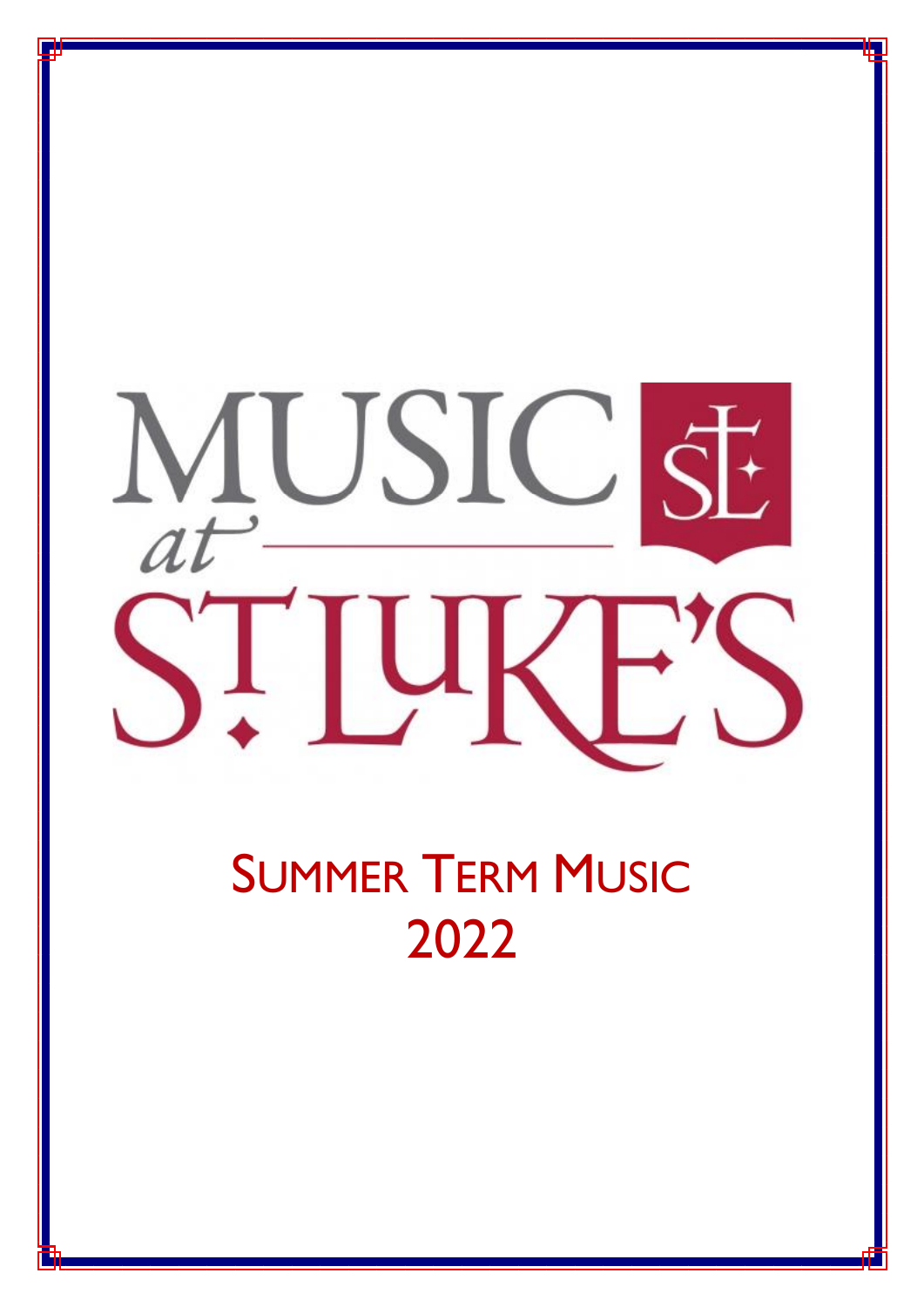

### S<sup>t</sup> LUKE, JERSEY

| <b>APRIL</b><br>Sunday 24 | <b>Divine Mercy Sunday</b>                                                                                  |                                                                                                |
|---------------------------|-------------------------------------------------------------------------------------------------------------|------------------------------------------------------------------------------------------------|
| 10.00<br>Organ & Cantor   | <b>Parish Mass</b>                                                                                          |                                                                                                |
|                           | <b>Gathering Mass P Inwood</b><br>Organ: Allegro & Fugue F Mendelssohn                                      | 117 The day of resurr<br>103 Alleluia hearts to<br>115 Now the green<br>119 The strife is o'er |
| <b>MAY</b><br>Sunday I    | <b>Easter III</b>                                                                                           |                                                                                                |
| 10.00<br><b>Adults</b>    | <b>Parish Mass</b>                                                                                          |                                                                                                |
|                           | <b>Gathering Mass P Inwood</b><br>O Sing Joyfully A Batten<br>Organ: Toccata P Whitlock                     | 345 Christ is the King<br>104 At the Lamb's<br>121 This joyful Easter<br>124 Ye choirs of new  |
| 18.00<br><b>Adults</b>    | <b>Choral Evensong</b>                                                                                      |                                                                                                |
|                           | Canticles in G H Sumsion<br><b>Responses H Sumsion</b><br>The stride is o'er H Ley<br>Organ: Fanfare J Cook | 400 Light of the mind                                                                          |
| Sunday 8                  | <b>Easter IV</b>                                                                                            |                                                                                                |
| 10.00<br>Adults           | <b>Parish Mass</b>                                                                                          |                                                                                                |
|                           | <b>Gathering Mass P Inwood</b><br>The Lord is my shepherd J Rutter<br>Organ: Fugue in D J S Bach            | 107 Good christian<br>105ii Christ the Lord<br>457 The king of love<br>443 Rejoice the Lord is |
| Sunday 15                 | Easter V                                                                                                    |                                                                                                |
| 10.00<br><b>Adults</b>    | <b>Parish Mass</b>                                                                                          |                                                                                                |
|                           | <b>Gathering Mass P Inwood</b><br>Ubi Caritas M Durufle<br>Organ: Scherzo J Rheinberger                     | 263 All creature of our<br>401 Light's abode<br>308 Thee we adore<br>408 Love divine           |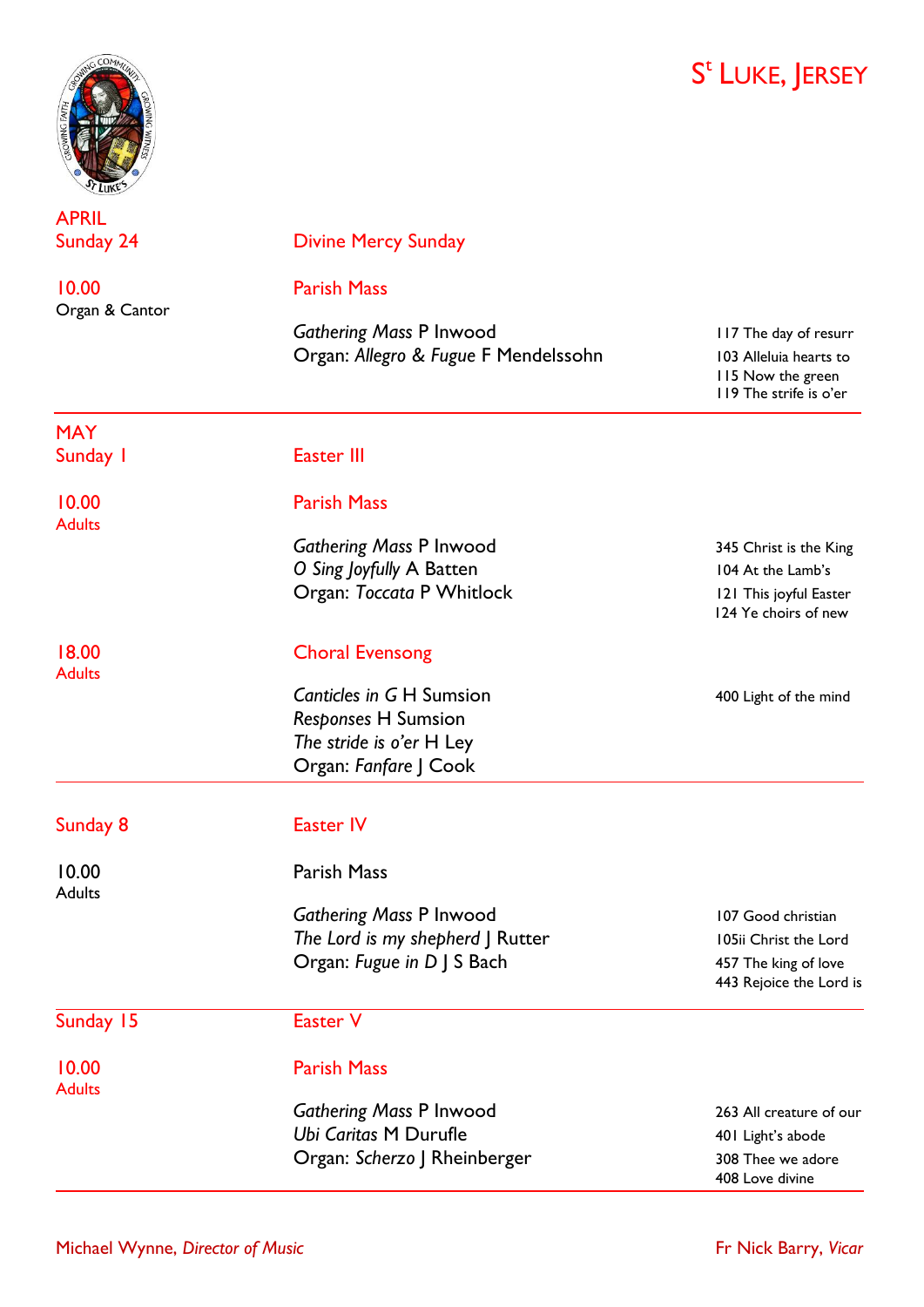

| SOMMAINS COMMUNIST                             |
|------------------------------------------------|
|                                                |
| <b>GROWING WITNESS</b><br><b>EROWING FAITH</b> |
| ST LUKE"                                       |
|                                                |

| $\sim$ $\sim$          |                                                                                    |                                                                                    |
|------------------------|------------------------------------------------------------------------------------|------------------------------------------------------------------------------------|
| Sunday 22              | <b>Easter VI</b>                                                                   |                                                                                    |
| 10.00                  | <b>Parish Mass</b>                                                                 |                                                                                    |
| <b>Adults</b>          | Mass for 4 voices W Byrd<br>Greater love J Ireland<br>Organ: Alla Marcia J Ireland | 346 City of God<br>381 Jerusalem the gold<br>289 Hail true body<br>112 Jesus lives |
| Sunday 29              | The Ascension of the Lord                                                          |                                                                                    |
| 10.00<br><b>Adults</b> | <b>Parish Mass</b>                                                                 |                                                                                    |
|                        | Mass for 4 voices W Byrd                                                           | 130 Hail the day                                                                   |
|                        | God is gone up G Finzi<br>Organ: Sun Dance B Chilcott                              | 296 Lord enthroned<br>134 The head that once                                       |
|                        |                                                                                    | 476 Ye servants of God                                                             |
| Tuesday 31             | The Visitation of the Blessed Virgin Mary                                          |                                                                                    |
| 19.30                  | Said Mass with hymns                                                               |                                                                                    |
|                        |                                                                                    | 182 Her virgin eyes<br>As I kneel before you<br>186 Tell out my soul               |
| <b>JUNE</b>            |                                                                                    |                                                                                    |
| Sunday 5               | Pentecost                                                                          |                                                                                    |
| 10.00<br><b>Adults</b> | Parish Mass & Solemn Te Deum                                                       |                                                                                    |
|                        | <b>Coronation Mass W A Mozart</b>                                                  | 137 Come down o love                                                               |
|                        | Te Deum in B-flat C V Stanford                                                     | 139 Come thou Holy                                                                 |
|                        | National Anthem arr B Britten                                                      | 431 O thou who came                                                                |
|                        | Organ: Crown Imperial W Walton                                                     | 408 Love Divine                                                                    |
| 18.00<br><b>Adults</b> | <b>Choral Evensong and Benediction</b>                                             |                                                                                    |
|                        | Canticles in G C V Stanford                                                        | 436 Praise my soul                                                                 |
|                        | Responses C Mawby                                                                  |                                                                                    |
|                        | I was glad C H Parry                                                               |                                                                                    |
|                        | Organ: Imperial March E Elgar                                                      |                                                                                    |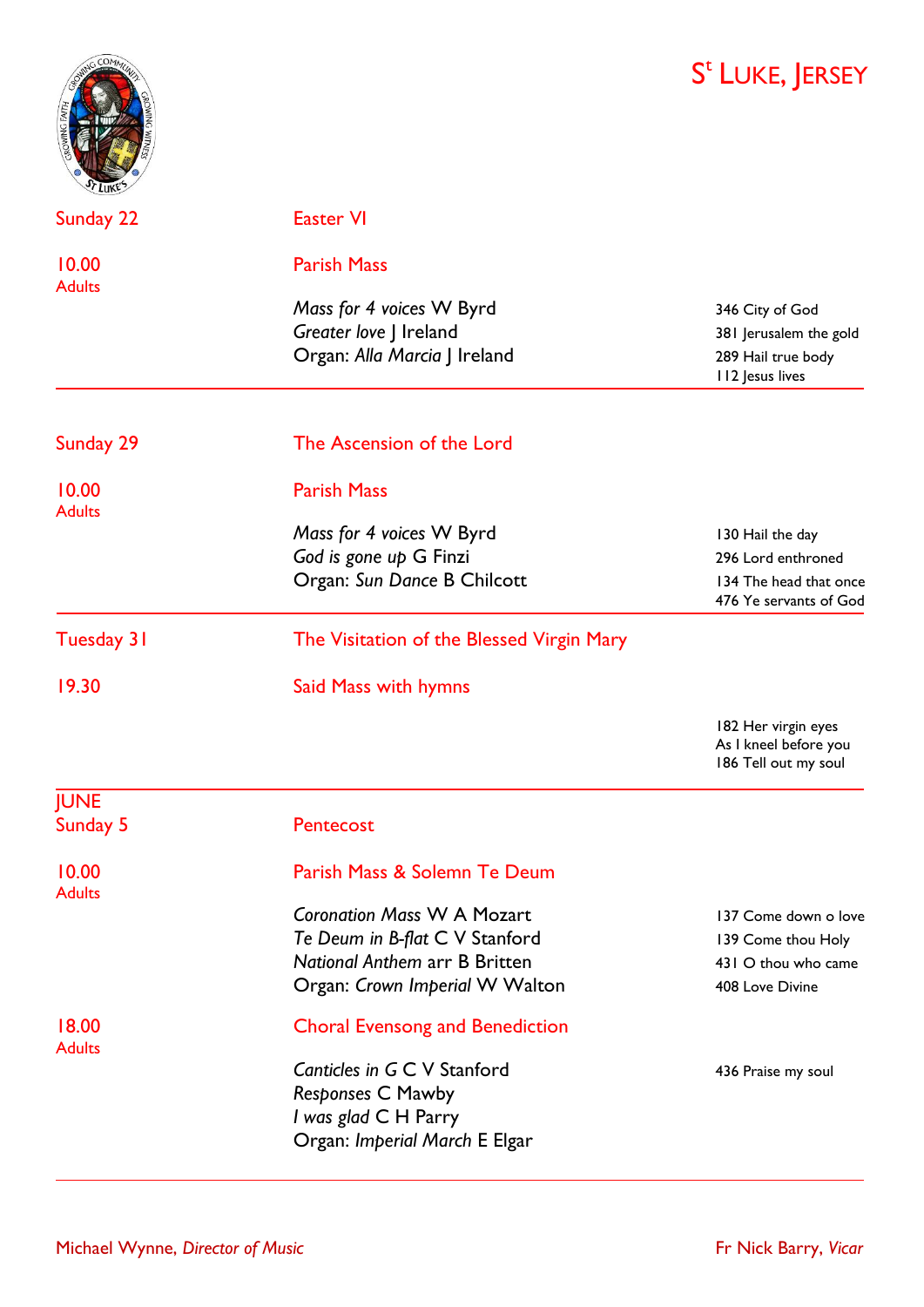

#### S<sup>t</sup> LUKE, JERSEY

#### CHOIR HALF TERM FROM 6 JUNE – 15 JUNE

| Sunday 12               | <b>Trinity</b>                                |                                                                                                |
|-------------------------|-----------------------------------------------|------------------------------------------------------------------------------------------------|
| 10.00<br>Organ & Cantor | <b>Parish Mass</b>                            |                                                                                                |
|                         | Mass in D D Thorne<br>Organ: Toccata E Gigout | 146 Holy Holy Holy<br>433 O worship the K<br>295 Let all mortal flesh<br>343 Bright the vision |
| Sunday 19               | <b>Corpus Christi</b>                         |                                                                                                |
| 10.00<br><b>Adults</b>  | <b>Parish Mass &amp; Procession</b>           |                                                                                                |
|                         | Mass in D D Thorne                            | 272 All for Jesus                                                                              |
|                         | Lauda Sion F Mendelssohn                      | 271 Alleluia sing to J                                                                         |
|                         | Organ: Sonata III F Mendelssohn               | 305 Soul of my Saviour<br>307 Sweet Sacrament                                                  |
| Friday24                | The Birth of John the Baptist                 |                                                                                                |
| 19.30                   | Said Mass with hymns                          |                                                                                                |
|                         |                                               | 168 (288) 1,4,8<br>12 On Jordan's bank                                                         |
| Sunday 26               | <b>SS Peter and Paul</b>                      |                                                                                                |
| 10.00<br><b>Adults</b>  | <b>Parish Mass</b>                            |                                                                                                |
|                         | Mass in E H Darke                             | 224 (452) For all thy                                                                          |
|                         | O quam gloriosum T L da Victoria              | 485 Thy hand o God                                                                             |
|                         | Organ: Tu es petrus H Mulet                   | 312 Where the appoint<br>486 We have a Gospel                                                  |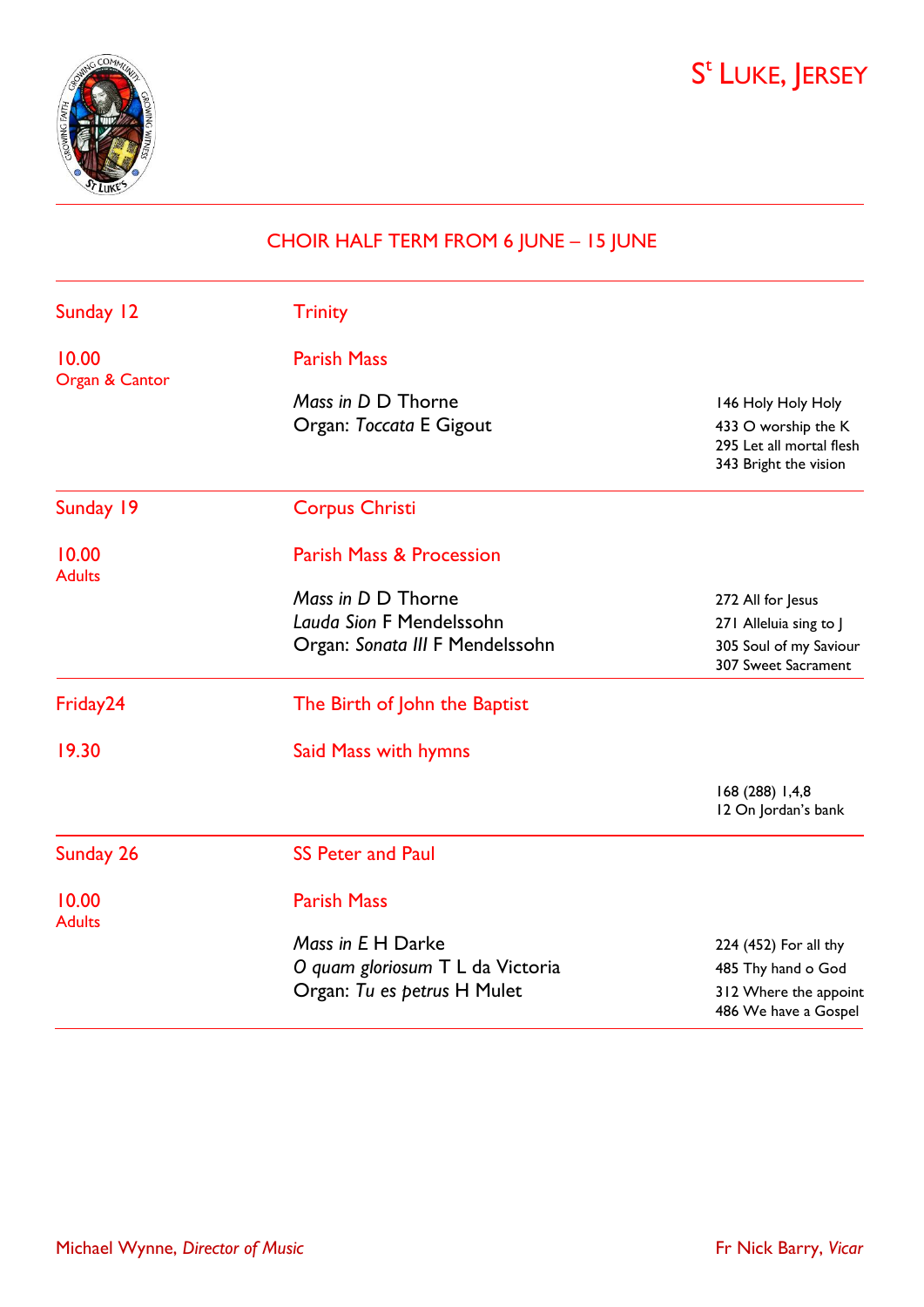

|                       | SONNE COMMUNITY        |
|-----------------------|------------------------|
|                       |                        |
| <b>EXPONING FAITH</b> | <b>GROWING WITNESS</b> |
|                       |                        |
|                       | <b>ST LUKE</b>         |

| <b>JULY</b><br>Sunday 3 | <b>Ordinary XIV</b>                                                                                                                  |                                                                                                      |
|-------------------------|--------------------------------------------------------------------------------------------------------------------------------------|------------------------------------------------------------------------------------------------------|
| 10.00<br><b>Adults</b>  | <b>Parish Mass</b>                                                                                                                   |                                                                                                      |
|                         | Mass in D D Thorne<br>Σώμα Χριστού T Zes<br>Organ: Marche A Guilmant                                                                 | 418 $\circ$ happy band $(-*)$<br>461 There's a wideness<br>239 Lord of all hope<br>391 King of glory |
| 18.00<br><b>Adults</b>  | <b>Choral Evensong</b>                                                                                                               |                                                                                                      |
|                         | Canticles in Eb - H Brewer<br>Responses H Clucas<br>I waited for the Lord F Mendelssohn<br>Organ: Psalm Prelude 1, set 1 H N Howells | 331 Abide with me                                                                                    |
| Sunday 10               | <b>Ordinary XV</b>                                                                                                                   |                                                                                                      |
| 10.00<br><b>Adults</b>  | <b>Parish Mass</b>                                                                                                                   |                                                                                                      |
|                         | Mass in D D Thorne<br>Christe, adoramus te C Monteverdi<br>Organ: Toccata E Gigout                                                   | 494 t413 Christ is the<br>427 O Praise ye the L<br>314 t.309 With solemn<br>377 Immortal invisible   |
| Sunday 17               | <b>Ordinary XVI</b>                                                                                                                  |                                                                                                      |
| 10.00<br><b>Adults</b>  | <b>Parish Mass</b>                                                                                                                   |                                                                                                      |
|                         | Mass in D D Thorne<br>Jesu the very thought of thee E Bairstow<br>Organ: Fugue on the Magnificat J S Bach                            | 388 Jesus shall reign<br>436 Praise my soul<br>277 Bread of the world<br>358 ii Father of heaven     |
| Sunday 24               | <b>Ordinary XVII</b>                                                                                                                 |                                                                                                      |
| 10.00<br><b>Adults</b>  | <b>Parish Mass</b>                                                                                                                   |                                                                                                      |
|                         | Mass in D D Thorne<br>Anima Christi M Frisina<br>Organ: Trumpet Tune in D D Johnson                                                  | 456 Teach me my God<br>258 O Christ the same<br>342 Breathe on me<br>285 For the beauty              |